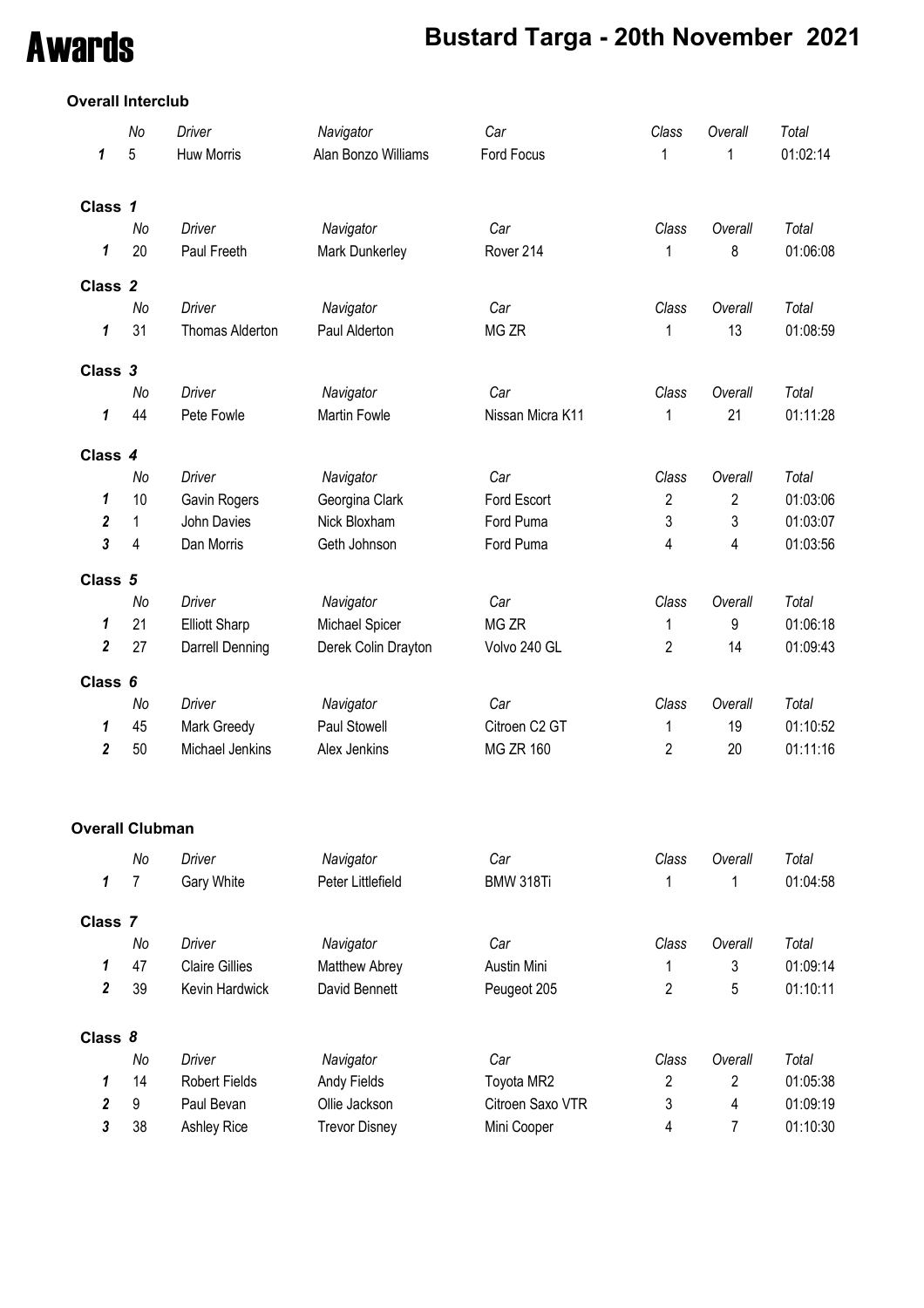# Overall Results at the Finish **Bustard Targa - 20th November 2021**

## Final 17:24

**Interclub**

| Pos            | Car          | <b>Total</b> | <b>Class</b>    | <b>Driver</b>          | Club                     |                 | <b>Navigator</b>                  | Club                     |                              | Car                                             | cc   | Year |
|----------------|--------------|--------------|-----------------|------------------------|--------------------------|-----------------|-----------------------------------|--------------------------|------------------------------|-------------------------------------------------|------|------|
| 1              | 5            | 01:02:14     | $1\quad 4$      | <b>Huw Morris</b>      | Chelmsford               | <b>ASWMC</b>    | Alan Bonzo William TVMC           |                          |                              | Ford Focus                                      | 1998 | 2001 |
| $\overline{c}$ | 10           | 01:03:06     | $2\overline{4}$ | Gavin Rogers           | Tavern                   | <b>ASWMC</b>    | Georgina Clark                    | Tavern                   |                              | Ford Escort                                     | 1993 | 1979 |
| 3              | 1            | 01:03:07     | 3 <sub>4</sub>  | John Davies            | <b>TVMC</b>              |                 | <b>SWMC/CMS</b> Nick Bloxham      | <b>HRCR</b>              | <b>ASWMC</b>                 | Ford Puma                                       | 1700 | 2000 |
| 4              | 4            | 01:03:56     | $4\overline{4}$ | Dan Morris             | Chelmsford               |                 | Geth Johnson                      | Chelmsford               |                              | Ford Puma                                       | 1700 | 1999 |
| 5              | 12           | 01:04:16     | 5 <sub>4</sub>  | Chris Woolley          | Borough 18 MC            | <b>SWMC/CMS</b> | Jamie Woolley                     | Borough 18 MC            |                              | <b>IWMC/CMS BMW E30</b>                         | 1787 | 1987 |
| 6              | 8            | 01:05:00     | 64              | Keith Lane             | Chelmsford MC Tavern     | <b>ASWMC</b>    | Martin Lane                       | Chelmsford MC Tavern     |                              | Ford Ka                                         | 1599 | 1999 |
| 7              | $\mathbf{2}$ | 01:05:46     | 7 <sub>4</sub>  | <b>Ethan Davies</b>    | Llandysul MC             |                 | Dan Johnson                       | Llandysul MC             |                              | Ford Puma                                       | 1700 | 2002 |
| 8              | 20           | 01:06:08     | $1\quad1$       | Paul Freeth            | <b>DDMC</b>              | <b>ASWMC</b>    | Mark Dunkerley                    | Bath MC                  |                              | ASWMC Rover 214                                 | 1396 | 1996 |
| 9              | 21           | 01:06:18     | 1 <sub>5</sub>  | <b>Elliott Sharp</b>   | Borough 18               | <b>SWMC/CMS</b> | Michael Spicer                    | Borough 18               | <b><i>IWMC/CMS MG ZR</i></b> |                                                 | 1800 | 2002 |
| 10             | 37           | 01:06:22     | 84              | James Griffiths        | Ross                     | CMSG            | <b>Matt Venables</b>              | Bath                     |                              | <b>Vauxhall Astra</b>                           | 2000 | 1991 |
| 11             | 15           | 01:06:36     | 94              | Ben Smith              | Borough 18 MC            | <b>ASWMC</b>    | Simon Harris                      | Ross & DMSL              |                              | <b>WMC/CMS</b> Peugeot 106                      | 1600 | 1996 |
| 12             | 11           | 01:08:27     | $10 \t{4}$      | Ben Griffin            | Bath                     |                 | <b>SWMC/CMS</b> Steve Conner      | Bath MC                  |                              | <b><i><u>WMC/CMS</u></i></b> Peugeot 106 Rallye | 1587 | 1998 |
| 13             | 31           | 01:08:59     | 1 <sub>2</sub>  | <b>Thomas Alderton</b> | Southsea MC              | <b>ASWMC</b>    | Paul Alderton                     | Southsea MC              |                              | MG <sub>ZR</sub>                                | 1396 | 2001 |
| 14             | 27           | 01:09:43     | 2 <sub>5</sub>  | Darrell Denning        | Bath MC                  | ASWMC           | Derek Colin Drayto North Devon MC |                          |                              | ASWMC Volvo 240 GL                              | 2300 | 1979 |
| 15             | 30           | 01:10:01     | 3 <sub>5</sub>  | Neal James             | Ammanford                |                 | Kevin Jones                       | Ammanford                |                              | Proton Satria                                   | 1834 | 2002 |
| 16             | 26           | 01:10:08     | 4 5             | <b>Gareth Andrews</b>  | Taunton M C              |                 | Steve Cox                         | Taunton M C              |                              | Proton Compact                                  | 1597 | 1997 |
| 17             | 23           | 01:10:29     | 11 <sub>4</sub> | Luke Quinnell          | Taunton                  |                 | Kayleigh Dingle                   | Taunton                  |                              | Mazda MX5                                       | 1800 | 2004 |
| 18             | 19           | 01:10:50     | $5\quad 5$      | Chris White            | Tavern                   |                 | SWMC/CMS Keith Emery              | Tavern                   |                              | <b>WMC/CMS</b> Ford Escort                      | 1998 | 1978 |
| 19             | 45           | 01:10:52     | $1\quad6$       | Mark Greedy            | Burnham On Sea           |                 | Paul Stowell                      | Taunton                  |                              | Citroen C2 GT                                   | 1600 | 2004 |
| 20             | 50           | 01:11:16     | $2 \quad 6$     | Michael Jenkins        | Craven MC                |                 | Alex Jenkins                      | Craven MC                |                              | <b>MG ZR 160</b>                                | 1800 | 2004 |
| 21             | 44           | 01:11:28     | 1 <sub>3</sub>  | Pete Fowle             | Silverton & Mid Devon MC |                 | Martin Fowle                      | Silverton & Mid Devon MC |                              | Nissan Micra K11                                | 1348 | 2002 |
| 22             | 43           | 01:12:02     | 2 <sub>3</sub>  | Mark Aldred            | <b>SHMC</b>              | <b>ASWMC</b>    | <b>Matthew Torok</b>              | Bath MC                  | <b>CMSG</b>                  | MG ZR                                           | 1396 | 2002 |
| 23             | 28           | 01:12:20     | 2 <sub>1</sub>  | Jon Skelley            | South Hams MC            |                 | Roger Gillard                     | South Hams MC            |                              | MG ZR                                           | 1396 | 2002 |
| 24             | 32           | 01:12:35     | 2 <sub>2</sub>  | <b>Gwynfor Davies</b>  | <b>TVMC</b>              |                 | James Evans                       | <b>TVMC</b>              |                              | Vauxhall Nova                                   | 1396 | 1992 |
| 25             | 6            | 01:12:52     | 12 <sub>4</sub> | Jason Stone            | <b>BMC</b>               | <b>ASWMC</b>    | Daniel Stone                      | Tavern MC                | <b>ASWMC</b>                 | <b>BMW Compact</b>                              | 2300 | 1996 |
| 26             | 29           | 01:12:57     | $13 \; 4$       | <b>Graham Child</b>    | SDMC/Chelmsford          |                 | Kevin Ablitt                      | Chelmsford               |                              | BMW 318Ti                                       | 1900 | 1998 |
| 27             | 42           | 01:13:09     | 36              | <b>Brian Andrews</b>   | Hereford                 | CMSG            | James Leighton                    | Hereford                 | CMSG                         | Peugeot 106 XS                                  | 1596 | 1996 |
| 28             | 48           | 01:16:10     | 46              | Jeff Wherlock          | Ross MC                  | <b>CMSG</b>     | James Wherlock                    | Ross MC                  | <b>CMSG</b>                  | Suzuki Swift                                    | 1500 | 2008 |
| 29             | 40           | 01:16:11     | 3 <sup>2</sup>  | Alan Spencer           | Tavern/ Pegasus          | CMSG            | Pete Blackett                     | Bath                     |                              | Ford Puma                                       | 1300 | 1999 |
| 30             | 35           | 01:16:12     | 4 <sub>2</sub>  | Rob Thompson           | Sevenoaks & DMC          | <b>ASWMC</b>    | Aidan Thompson                    | Sevenoaks & DMC          |                              | ASWMC Rover 214Si                               | 1396 | 1998 |
| 31             | 33           | 01:19:05     | 3 <sup>3</sup>  | Paul Redwood           | Taunton                  |                 | <b>Russell Butler</b>             | Taunton                  |                              | Peugeot 205                                     | 1124 | 1995 |
| 32             | 16           | 01:20:36     | 144             | Tom Brooks             | <b>CSMA</b>              |                 | <b>Tony Brooks</b>                | <b>HRCR</b>              |                              | Ford Escort                                     | 1993 | 1976 |
| 33             | 22           | 01:26:38     | 3 <sub>1</sub>  | Andrew Lees            | HRCR/Dolphin             | CMSG            | Grace Lees                        | Dolphin                  | CMSG                         | Vauxhall Nova                                   | 1396 | 1989 |
|                | Clubman      |              |                 |                        |                          |                 |                                   |                          |                              |                                                 |      |      |

| <b>Pos</b> | Car | Total    | <b>Class</b>   | <b>Driver</b>         | Club                      | <b>Navigator</b>        | Club                     | Car                 | CC   | Year |
|------------|-----|----------|----------------|-----------------------|---------------------------|-------------------------|--------------------------|---------------------|------|------|
|            |     | 01:04:58 | $1\quad 8$     | Gary White            | Chelmsford Bath Salisbury | Peter Littlefield       | Tavern                   | BMW 318Ti           | 1900 | 2000 |
| 2          | 14  | 01:05:38 | 28             | <b>Robert Fields</b>  | <b>SSCC</b>               | Andy Fields             | <b>SSCC</b>              | Toyota MR2          | 1794 | 2004 |
| 3          | 47  | 01:09:14 | 1 <sub>7</sub> | <b>Claire Gillies</b> | Chelmsford                | Matthew Abrey           | Chelmsford               | Austin Mini         | 1275 | 1972 |
| 4          | 9   | 01:09:19 | 38             | Paul Bevan            | Ross                      | Ollie Jackson           | Ross                     | Citroen Saxo VTR    | 1600 | 2003 |
| 5          | 39  | 01:10:11 | 2 <sub>7</sub> | Kevin Hardwick        | Salisbury & Shaftesbury   | David Bennett           | Salisbury & Shaftesbury  | Peugeot 205         | 1360 | 1991 |
| 6          | 25  | 01:10:28 | 3 <sub>7</sub> | David Harris          | <b>SSCC</b>               | <b>Richard Hands</b>    | <b>HRCR</b>              | MG ZR               | 1400 | 2002 |
|            | 38  | 01:10:30 | 48             | <b>Ashley Rice</b>    | Silverton & Mid Devon MC  | <b>Trevor Disney</b>    | Silverton & Mid Devon MC | Mini Cooper         | 1598 | 2004 |
| 8          | 41  | 01:13:15 | 4 <sub>7</sub> | <b>Steve Burles</b>   | Sevenoaks                 | <b>Tilly Burles</b>     | Sevenoaks                | Rover <sub>25</sub> | 1396 | 2001 |
| 9          | 56  | 01:14:07 | 5 <sub>7</sub> | Ryan Harris           | <b>SHMC</b>               | Darren Stevens          | Plymouth                 | Daihatsu Sirion     | 1295 | 2001 |
| 10         | 54  | 01:14:30 | 58             | <b>Mark Nicoll</b>    | Dolphin                   | Dick Hall               | Dolphin                  | Renault Clio        | 1998 | 2003 |
| 11         | 46  | 01:16:11 | 6 7            | David Bisp            | Bath                      | <b>Gary Frostick</b>    | Bath                     | MG ZR               | 1396 | 2003 |
| 12         | 58  | 01:19:18 | 68             | Jason Byrom           | <b>SSCC</b>               | Joe Jordan              | <b>SSCC</b>              | Mazda MX5           | 1600 | 1990 |
| 13         | 53  | 01:24:23 | 7 <sub>7</sub> | Ross McCartney        | Borough 18 MC             | Roger McKenzie<br>ASWMC | Borough 18 MC            | MG ZR               | 1396 | 2004 |
| 14         | 49  | 01:59:06 | 8 7            | John James            | Foresters CC              | lan Davies              | Foresters CC             | MG ZR               | 1398 | 2004 |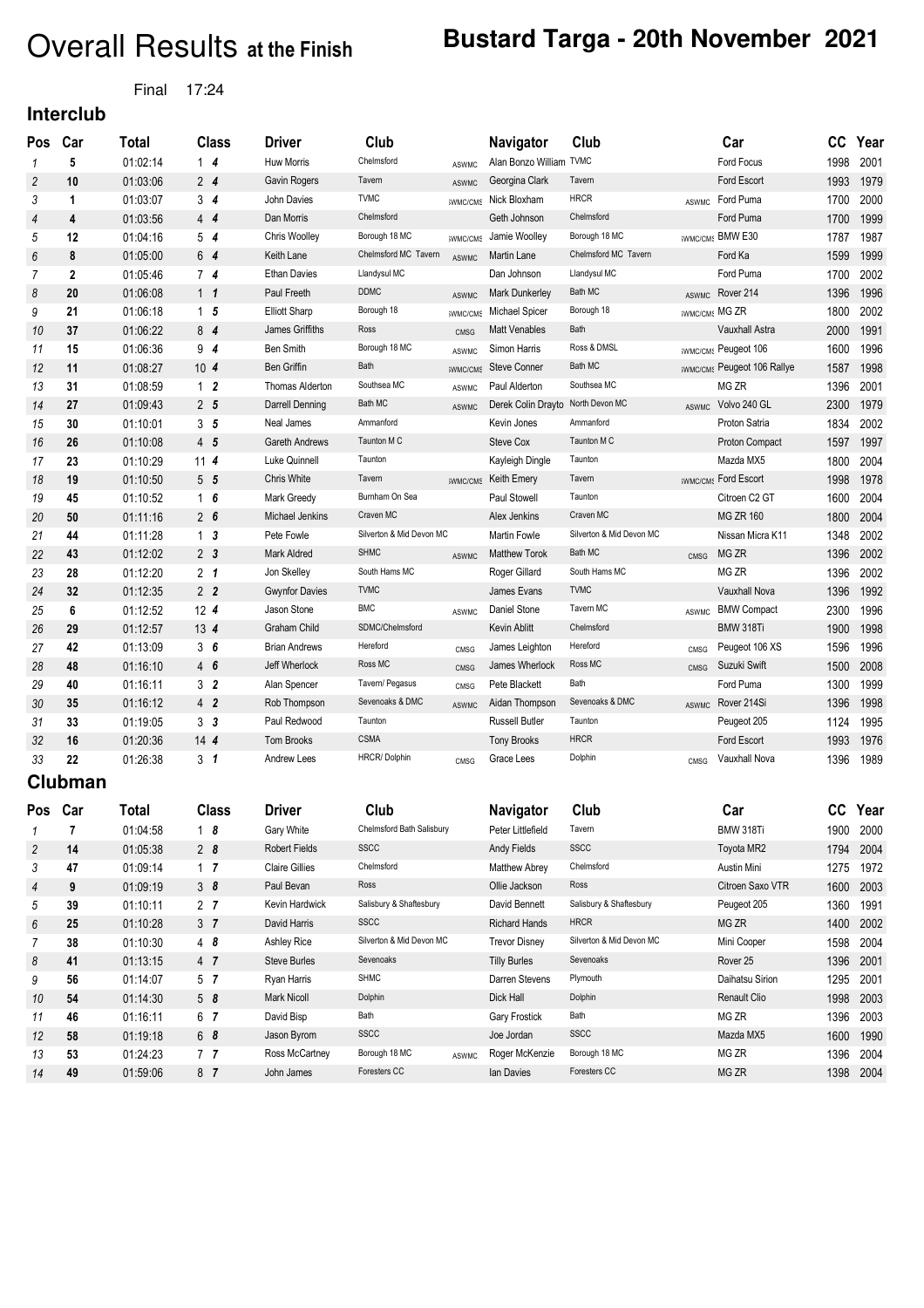# Retirements **Bustard Targa - 20th November 2021**

| Where<br>No Driver<br>Navigator<br>Car<br>Reason                                           |  |
|--------------------------------------------------------------------------------------------|--|
| MG ZR<br>No electrics<br>Test 4<br>Mark Peterson<br>Jim Bowie                              |  |
| Broken water pipe<br>Ford Puma<br>James Fewell<br>Alex Fewell<br>Test 4<br>24<br>2         |  |
| Mechanical fault<br>Lewis Clarke<br>MG TF<br>Alex Cavill<br>Test 4<br>55<br>3              |  |
| Ford Fiesta<br>Test 4<br><b>Unknown</b><br><b>William Light</b><br>Paul Gillard<br>57<br>4 |  |
| Aleksandr Jakovlev<br>Pavel Tsapenko<br>MG ZR<br>Clutch<br>Test 5<br>52<br>5               |  |
| Ford Ka<br>Exhaust broken<br>Louise Wren<br>Shane Parry<br>Test 6<br>51<br>6               |  |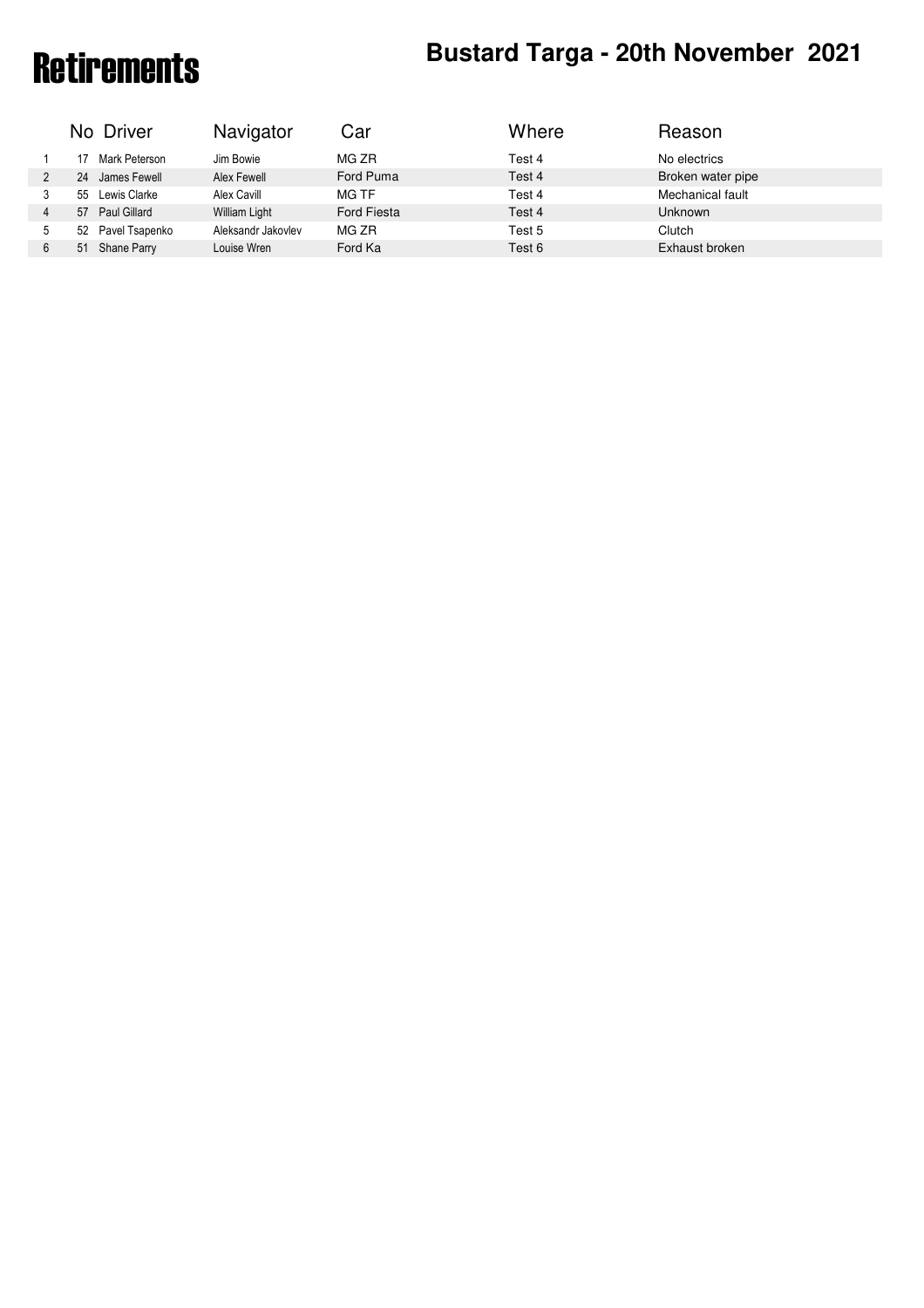|                | <b>Test Times</b> |              |           |                          |              |              |              |            | <b>Bustard Targa - 20th November 2021</b> |              |
|----------------|-------------------|--------------|-----------|--------------------------|--------------|--------------|--------------|------------|-------------------------------------------|--------------|
| Position       | Test 1            | Test 2       | Test 3    | Test 4                   | Test 5       | Test 6       | Test 7       | Test 8     | Test 9                                    | Test 10      |
| 1              | $1 - 9:47$        | $1 - 6:24$   | $4 - 24b$ | $5 - 9:16$               | $1 - 5:19$   | $1 - 4:14$   | 46 - 11:23   | $10 - 32$  | $4 - 4:33$                                | $5 - 10:20$  |
| $\overline{2}$ | $4 - 10:05$       | $4 - 6:27$   | 39 - 24b  | $10 - 9:23$              | $5 - 5:21$   | $5 - 4:19$   | 28 - 11:25   | $4 - 33$   | $1 - 4:35$                                | 12 - 10:34   |
| 3              | $7 - 10:07$       | $5 - 6:33$   | $11 - 25$ | $4 - 9:27f$              | $4 - 5:23$   | $4 - 4:22$   | 43 - 11:26   | 42 - 34    | $5 - 4:39$                                | $10 - 10:42$ |
| $\overline{4}$ | $2 - 10:11$       | $12 - 6:33$  | $22 - 26$ | $6 - 9:38$               | $10 - 5:25$  | $7 - 4:24$   | $35 - 11:29$ | $6 - 35$   | $7 - 4:39$                                | $21 - 10:55$ |
| 5              | $5 - 10:22$       | $7 - 6:34$   | $31 - 26$ | $7 - 9:38$               | $16 - 5:34$  | $6 - 4:25$   | 42 - 11:30   | $7 - 35$   | $10 - 4:45$                               | $8 - 11:02$  |
| 6              | $8 - 10:26$       | $2 - 6:39$   | $54 - 26$ | $37 - 9:42$              | $7 - 5:35$   | $10 - 4:25$  | 48 - 11:38   | $8 - 35$   | $12 - 4:46$                               | 14 - 11:06   |
| 7              | $10 - 10:30$      | $10 - 6:41$  | $56 - 26$ | $1 - 9:49$               | $8 - 5:35$   | $2 - 4:27$   | 54 - 11:40   | $21 - 35$  | $15 - 4:51$                               | $20 - 11:12$ |
| 8              | 16 - 10:39        | $8 - 6:43$   | $57 - 26$ | 14 - 9:52                | $12 - 5:37$  | $12 - 4:29$  | 40 - 11:42   | $20 - 36$  | $14 - 4:52$                               | $50 - 11:26$ |
| 9              | 14 - 10:40        | $15 - 6:43$  | $7 - 27$  | $15 - 9:52$              | $2 - 5:40$   | $37 - 4:33$  | $56 - 11:43$ | $1 - 37$   | $19 - 4:52$                               | 16 - 11:29   |
| 10             | 12 - 10:45        | $24 - 6:43$  | $8 - 27$  | $16 - 9:53$              | $15 - 5:40$  | $14 - 4:35$  | 19 - 12:01   | $14 - 37$  | $21 - 4:52$                               | 31 - 11:29   |
| 11             | 15 - 10:45        | $6 - 6:44f$  | $9 - 27$  | $2 - 9:57$               | $21 - 5:42$  | $19 - 4:35$  | 11 - 12:04   | $25 - 37$  | $8 - 4:55$                                | $9 - 11:33$  |
| 12             | $37 - 10:45$      | $20 - 6:45$  | $10 - 27$ | $30 - 9:58$              | $37 - 5:43$  | $8 - 4:37$   | $41 - 12:07$ | $50 - 37$  | $22 - 4:55$                               | $11 - 11:35$ |
| 13             | 20 - 10:47        | $37 - 6:45$  | $12 - 27$ | $12 - 10:00$             | $20 - 5:45$  | $11 - 4:38$  | $50 - 12:15$ | $40 - 38$  | $2 - 4:57$                                | 23 - 11:36   |
| 14             | 22 - 10:50        | $22 - 6:46$  | $16 - 27$ | $20 - 10:00$             | $22 - 5:45$  | $15 - 4:38$  | $58 - 12:33$ | $48 - 39$  | $38 - 4:58$                               | $30 - 11:36$ |
| 15             | 19 - 10:53        | 14 - 6:47    | $19 - 27$ | $9 - 10:10$              | $19 - 5:46$  | $21 - 4:42$  | $53 - 12:40$ | $54 - 39$  | $11 - 5:01$                               | 28 - 11:37   |
| 16             | 11 - 10:54        | $11 - 6:49$  | $21 - 27$ | 47 - 10:12               | $14 - 5:47$  | $47 - 4:43$  | $33 - 14:31$ | $2 - 40f$  | $47 - 5:01$                               | $37 - 11:42$ |
| 17             | $6 - 11:01$       | $16 - 6:51f$ | $37 - 27$ | $26 - 10:15$             | $9 - 5:49$   | $20 - 4:47$  | 47 - 10:56   | $5 - 40f$  | $20 - 5:02$                               | 27 - 11:49   |
| 18             | 17 - 11:01        | $21 - 6:52$  | $38 - 27$ | $8 - 10:16f$             | $31 - 5:51$  | $31 - 4:48$  | $30 - 10:57$ | $9 - 40f$  | $16 - 5:03f$                              | 45 - 11:50   |
| 19             | $21 - 11:02$      | $52 - 6:56$  | $41 - 27$ | $11 - 10:16$             | $25 - 5:54$  | $39 - 4:48$  | 27 - 11:00   | 11 - 40f   | $27 - 5:08$                               | $22 - 11:51$ |
| 20             | 39 - 11:09        | 47 - 6:59    | $43 - 27$ | $50 - 10:16$             | $26 - 6:01$  | $27 - 4:50$  | $39 - 11:00$ | $12 - 40t$ | $31 - 5:10$                               | 1 - 12:04f   |
| 21             | 57 - 11:09        | $39 - 7:00$  | 47 - 27   | $21 - 10:20$             | $38 - 6:04$  | $30 - 4:51f$ | 25 - 11:02   | $15 - 40t$ | 44 - 5:10                                 | $25 - 12:05$ |
| 22             | 24 - 11:10        | $27 - 7:05$  | $52 - 27$ | 25 - 10:20               | $50 - 6:04$  | $38 - 4:53$  | $32 - 11:03$ | $16 - 40$  | $39 - 5:11$                               | 56 - 12:05   |
| 23             | $25 - 11:15$      | $17 - 7:08$  | $1 - 28$  | $22 - 10:25$             | $11 - 6:05$  | $26 - 4:54$  | 44 - 11:05   | 19 - 40t   | $56 - 5:12$                               | 48 - 12:08   |
| 24             | 47 - 11:16        | $19 - 7:08$  | $5 - 28$  | 41 - 10:26               | $23 - 6:05$  | $9 - 4:55$   | 38 - 11:06   | $23 - 40t$ | $30 - 5:14f$                              | 44 - 12:12   |
| 25             | 27 - 11:22        | $38 - 7:08$  | $14 - 28$ | 42 - 10:26               | $35 - 6:06$  | 25 - 4:55f   | $26 - 11:12$ | 26 - 40f   | $37 - 5:14$                               | $26 - 12:17$ |
| 26             | 38 - 11:30        | $23 - 7:11$  | $15 - 28$ | 43 - 10:29               | $39 - 6:06$  | $32 - 4:56$  | $29 - 11:15$ | $27 - 40$  | $25 - 5:15f$                              | $15 - 12:23$ |
| 27             | 41 - 11:38        | $55 - 7:12$  | $20 - 28$ | 44 - 10:29               | 46 - 6:07    | $43 - 4:57$  | 23 - 11:20   | 28 - 40t   | $29 - 5:16$                               | 4 - 12:25f   |
| 28             | 45 - 11:42        | $26 - 7:15$  | $24 - 28$ | 54 - 10:29               | $29 - 6:08$  | $41 - 4:59$  | 45 - 11:20   | 29 - 40t   | $32 - 5:16$                               | $2 - 12:27f$ |
| 29             | $32 - 11:44$      | $9 - 7:17$   | $25 - 28$ | $31 - 10:31$             | 47 - 6:08f   | 42 - 4:59    |              | $30 - 40f$ | $26 - 5:17$                               | 19 - 12:34   |
| 30             | 54 - 11:46        | $31 - 7:19$  | $42 - 28$ | $32 - 10:32$             | $44 - 6:10$  | $54 - 5:02$  |              | $31 - 40t$ | $28 - 5:18$                               | 54 - 12:45   |
| 31             | $9 - 11:47$       | 45 - 7:24    | $2 - 29$  | 23 - 10:34               | 42 - 6:11    | 28 - 5:04    |              | 32 - 40f   | $41 - 5:18$                               | 7 - 12:50    |
| 32             | 26 - 11:47        | $50 - 7:27$  | $6 - 29$  | $38 - 10:34$ $54 - 6:12$ |              | $50 - 5:04$  |              | $33 - 40t$ | $6 - 5:19$                                | 47 - 12:52   |
| 33             | 29 - 11:57        | 43 - 7:28    | $35 - 29$ | 45 - 10:34               | 48 - 6:13    | $23 - 5:05$  |              | $35 - 40t$ | $42 - 5:19$                               | 43 - 12:56   |
| 34             | $31 - 11:57$      | $42 - 7:30$  | 46 - 29   | $39 - 10:35$             | $56 - 6:15$  | $45 - 5:05$  |              | $37 - 40f$ | $43 - 5:20$                               | 29 - 13:00   |
| 35             | 44 - 11:58        | $54 - 7:31$  | 48 - 29   | $52 - 10:35$             | $43 - 6:17$  | $29 - 5:06$  |              | 38 - 40t   | $23 - 5:21f$                              | 41 - 13:04   |
| 36             | 43 - 12:02        | $53 - 7:34$  | $23 - 30$ | 28 - 10:38               | 27 - 6:20f   | $46 - 5:06$  |              | 39 - 40f   | $45 - 5:21$                               | $38 - 13:10$ |
| 37             | 46 - 12:02        | $29 - 7:36$  | $26 - 30$ | 46 - 10:40               | $30 - 6:25f$ | 48 - 5:08    |              | 41 - 40f   | $50 - 5:22$                               | $39 - 13:18$ |
| 38             | 23 - 12:07        | $30 - 7:36f$ | $28 - 30$ | 56 - 10:49               | $32 - 6:25f$ | $56 - 5:09$  |              | $43 - 40$  | $58 - 5:31$                               | 46 - 13:18   |
| 39             | $50 - 12:10$      | $56 - 7:39$  | 44 - 30   | $51 - 10:51$             | 45 - 6:26    | $58 - 5:15$  |              | 44 - 40f   | $35 - 5:32$                               | $35 - 13:31$ |
| 40             | $30 - 12:12$      | $35 - 7:41$  | $45 - 30$ | 27 - 10:53               | $58 - 6:28$  | $35 - 5:21$  |              | 45 - 40t   | $46 - 5:35$                               | 42 - 13:32   |
| 41             | 40 - 12:19        | $40 - 7:45$  | $51 - 30$ | 48 - 10:57               | $51 - 6:29$  | $33 - 5:23$  |              | 46 - 40t   | $33 - 5:42$                               | 32 - 13:34   |
| 42             | 28 - 12:20        | 41 - 7:45f   | $58 - 30$ | $35 - 11:16$             | $33 - 6:30$  | $40 - 5:23$  |              | $47 - 40$  | $40 - 5:44$                               | $33 - 14:12$ |
| 43             | $33 - 12:20$      | $33 - 7:46$  | $32 - 31$ | $58 - 11:17$             | $40 - 6:32$  | $53 - 5:26$  |              | $53 - 40f$ | $9 - 5:46$                                | $58 - 14:15$ |
| 44             | 42 - 12:40        | 44 - 7:46f   | $40 - 31$ | $40 - 11:19$             | $6 - 6:36$   | 44 - 5:28f   |              | 56 - 40f   | $48 - 5:59$                               | $40 - 14:18$ |
| 45             | $52 - 13:43$      | $51 - 7:48$  | $30 - 32$ | 29 - 11:21               | $53 - 6:42$  | 16 - 7:00w   |              | 58 - 40f   | $53 - 6:23$                               | $53 - 15:14$ |
| 46             | 55 - 13:44        | $32 - 7:54f$ | $53 - 32$ | $33 - 11:27$             | 28 - 6:46f   | 22 - 7:00w   |              |            | $49 - 6:30$                               | $6 - 18:00w$ |
| 47             | 49 - 13:45        | 28 - 8:02f   | $33 - 34$ |                          | 41 - 6:51f   |              |              |            | 54 - 8:00t                                | 49 - 18:00   |
| 48             | $58 - 13:51$      | $49 - 8:31$  | $50 - 35$ |                          |              |              |              |            |                                           |              |
| 49             | $35 - 14:07$      | 25 - 8:37f   | $27 - 36$ |                          |              |              |              |            |                                           |              |
| 50             | $56 - 14:09$      | 48 - 8:44    | $17 - 38$ |                          |              |              |              |            |                                           |              |
| 51             | 48 - 14:15        | $58 - 8:58$  | $29 - 38$ |                          |              |              |              |            |                                           |              |
| 52             | $51 - 16:21$      | 46 - 10:51   | 49 - 40t  |                          |              |              |              |            |                                           |              |
| 53             | $53 - 16:36$      | $57 - 11:00$ | 55 - 40f  |                          |              |              |              |            |                                           |              |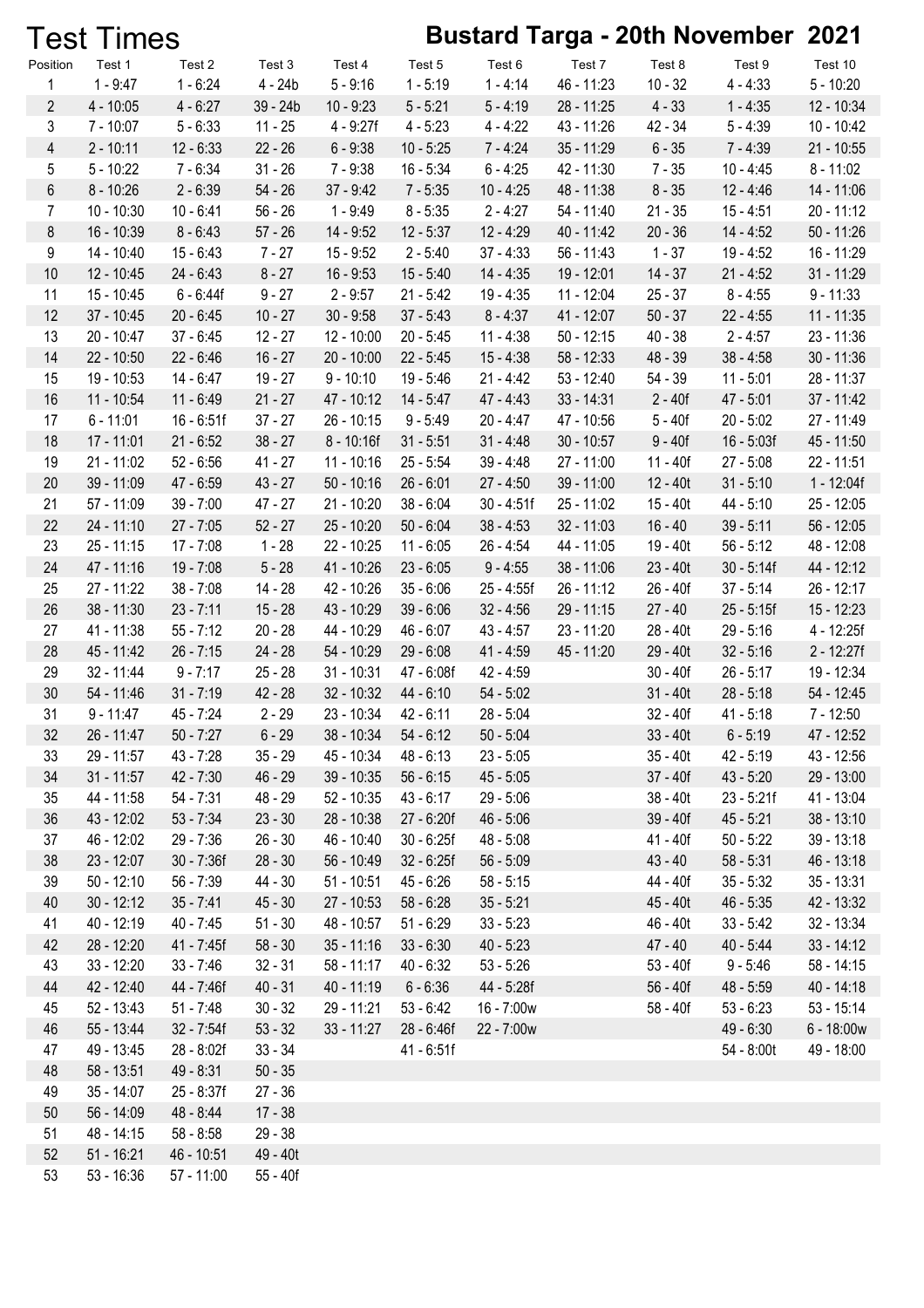|                  |           |                | <b>Time Card Details</b> |                       |                |              |              |                | <b>Bustard Targa - 20th November 2021</b> |              |                  |                  |                      |
|------------------|-----------|----------------|--------------------------|-----------------------|----------------|--------------|--------------|----------------|-------------------------------------------|--------------|------------------|------------------|----------------------|
| No               | MTC1      | Test 1         | Test 2                   | Test 3                | Test 4         | Test 5       | Test 6       | Test 7         | Test 8                                    | Test 9       | Test 10          | MTC <sub>2</sub> | Total                |
| $\mathbf{1}$     | 0         | 9:47           | 6:24                     | 28                    | 9:49           | 5:19         | 4:14         | 9:50           | 37                                        | 4:35         | 12:04f           | 0                | 01:03:07             |
| $\sqrt{2}$       | $\pmb{0}$ | 10:11          | 6:39                     | 29                    | 9:57           | 5:40         | 4:27         | 10:19          | 40f                                       | 4:57         | 12:27f           | $\pmb{0}$        | 01:05:46             |
| 4                | 0         | 10:05          | 6:27                     | 24 <sub>b</sub>       | 9:27f          | 5:23         | 4:22         | 10:17          | 33                                        | 4:33         | 12:25f           | 0                | 01:03:56             |
| 5                | $\pmb{0}$ | 10:22          | 6:33                     | 28                    | 9:16           | 5:21         | 4:19         | 10:16          | 40f                                       | 4:39         | 10:20            | 0                | 01:02:14             |
| 6                | 0         | 11:01          | 6:44f                    | 29                    | 9:38           | 6:36         | 4:25         | 10:05          | 35                                        | 5:19         | 18:00w           | 0                | 01:12:52             |
| $\boldsymbol{7}$ | $\pmb{0}$ | 10:07          | 6:34                     | 27                    | 9:38           | 5:35         | 4:24         | 10:09          | 35                                        | 4:39         | 12:50            | $\pmb{0}$        | 01:04:58             |
| 8                | 0         | 10:26          | 6:43                     | $27\,$                | 10:16f         | 5:35         | 4:37         | 10:24          | 35                                        | 4:55         | 11:02            | 0                | 01:05:00             |
| $\boldsymbol{9}$ | $\pmb{0}$ | 11:47          | 7:17                     | 27                    | 10:10          | 5:49         | 4:55         | 10:55          | 40f                                       | 5:46         | 11:33            | $\pmb{0}$        | 01:09:19             |
| 10               | 0         | 10:30          | 6:41                     | 27                    | 9:23           | 5:25         | 4:25         | 10:16          | 32                                        | 4:45         | 10:42            | 0                | 01:03:06             |
| 11               | $\pmb{0}$ | 10:54          | 6:49                     | 25                    | 10:16          | 6:05         | 4:38         | 12:04          | 40f                                       | 5:01         | 11:35            | $\pmb{0}$        | 01:08:27             |
| 12               | 0         | 10:45          | 6:33                     | 27                    | 10:00f         | 5:37         | 4:29         | 10:25          | 40t                                       | 4:46         | 10:34            | 0                | 01:04:16             |
| 14               | $\pmb{0}$ | 10:40          | 6:47                     | 28                    | 9:52           | 5:47         | 4:35         | 10:54          | 37                                        | 4:52         | 11:06            | 0                | 01:05:38             |
| 15               | 0         | 10:45          | 6:43                     | 28                    | 9:52           | 5:40         | 4:38         | 10:36          | 40t                                       | 4:51         | 12:23f           | 0                | 01:06:36             |
| 16               | $\pmb{0}$ | 10:39          | 6:51f                    | 27                    | 9:53           | 5:34         | 7:00w        | 23:00m         | 40                                        | 5:03f        | 11:29            | $\pmb{0}$        | 01:20:36             |
| 17               | 0         | 11:01          | 7:08                     | 38                    | Rtrd           |              |              |                |                                           |              |                  |                  | 00:00:00             |
| 19               | $\pmb{0}$ | 10:53          | 7:08                     | 27                    | 11:54f         | 5:46         | 4:35         | 12:01          | 40t                                       | 4:52         | 12:34            | $\boldsymbol{0}$ | 01:10:50             |
| 20               | 0         | 10:47          | 6:45                     | 28                    | 10:00          | 5:45         | 4:47         | 10:46          | 36                                        | 5:02         | 11:12            | 0                | 01:06:08             |
| 21               | $\pmb{0}$ | 11:02          | 6:52                     | 27                    | 10:20          | 5:42         | 4:42         | 10:51          | 35                                        | 4:52         | 10:55            | $\pmb{0}$        | 01:06:18             |
| 22               | 0         | 10:50          | 6:46                     | 26                    | 10:25          | 5:45         | 7:00w        | 23:00m         | 5:40m                                     | 4:55         | 11:51            | 0                | 01:26:38             |
| 23               | $\pmb{0}$ | 12:07f         | 7:11                     | 30                    | 10:34          | 6:05         | 5:05         | 11:20          | 40t                                       | 5:21f        | 11:36            | $\pmb{0}$        | 01:10:29             |
| 24               | 0         | 11:10          | 6:43                     | 28                    | Rtrd           |              |              |                |                                           |              |                  |                  | 00:00:00             |
| 25               | $\pmb{0}$ | 11:15          | 8:37f                    | 28                    | 10:20          | 5:54         | 4:55f        | 11:02          | 37                                        | 5:15f        | 12:05            | $\boldsymbol{0}$ | 01:10:28             |
| 26               | 0         | 11:47          | 7:15                     | 30                    | 10:15          | 6:01         | 4:54         | 11:12          | 40f                                       | 5:17         | 12:17            | 0                | 01:10:08             |
| 27               | $\pmb{0}$ | 11:22          | 7:05                     | 36                    | 10:53          | 6:20f        | 4:50         | 11:00          | 40                                        | 5:08         | 11:49            | $\pmb{0}$        | 01:09:43             |
| 28               | 0         | 12:20          | 8:02f                    | 30                    | 10:38          | 6:46f        | 5:04         | 11:25          | 40t                                       | 5:18         | 11:37            | 0                | 01:12:20             |
| 29               | $\pmb{0}$ | 11:57          | 7:36                     | 38                    | 11:21          | 6:08         | 5:06         | 11:15          | 40t                                       | 5:16         | 13:00            | $\pmb{0}$        | 01:12:57             |
| 30               | 0         | 12:12          | 7:36f                    | 32                    | 9:58           | 6:25f        | 4:51f        | 10:57          | 40f                                       | 5:14f        | 11:36            | 0                | 01:10:01             |
| 31               | $\pmb{0}$ | 11:57          | 7:19                     | 26                    | 10:31          | 5:51         | 4:48         | 10:48          | 40t                                       | 5:10         | 11:29            | 0                | 01:08:59             |
| 32               | 0         | 11:44          | 7:54f                    | 31                    | 10:32          | 6:25f        | 4:56         | 11:03          | 40f                                       | 5:16         | 13:34f           | 0                | 01:12:35             |
| 33               | $\pmb{0}$ | 12:20          | 7:46                     | 34                    | 11:27          | 6:30         | 5:23         | 14:31          | 40t                                       | 5:42         | 14:12f           | $\pmb{0}$        | 01:19:05             |
| 35               | 0         | 14:07f         | 7:41                     | 29                    | 11:16          | 6:06         | 5:21         | 11:29          | 40t                                       | 5:32         | 13:31f           | 0                | 01:16:12             |
| 37               | 0         | 10:45<br>11:30 | 6:45                     | 27                    | 9:42           | 5:43         | 4:33         | 10:51          | 40f                                       | 5:14         | 11:42            | 0                | 01:06:22             |
| 38<br>39         | 0         | 11:09          | 7:08                     | 27<br>24 <sub>b</sub> | 10:34          | 6:04         | 4:53         | 11:06<br>11:00 | 40t                                       | 4:58         | 13:10f           | 0                | 01:10:30             |
| 40               | 0<br>0    | 12:19          | 7:00<br>7:45             | 31                    | 10:35<br>11:19 | 6:06<br>6:32 | 4:48<br>5:23 | 11:42          | 40f<br>38                                 | 5:11<br>5:44 | 13:18f<br>14:18f | 0                | 01:10:11             |
| 41               | 0         | 11:38          | 7:45f                    | 27                    | 10:26          | 6:51f        | 4:59         | 12:07          | 40f                                       | 5:18         | 13:04f           | 0<br>0           | 01:16:11<br>01:13:15 |
| 42               | 0         | 12:40          | 7:30                     | 28                    | 10:26          | 6:11         | 4:59         | 11:30          | 34                                        | 5:19         | 13:32f           | 0                | 01:13:09             |
| 43               | $\pmb{0}$ | 12:02          | 7:28                     | 27                    | 10:29          | 6:17         | 4:57         | 11:26          | 40                                        | 5:20         | 12:56f           | 0                | 01:12:02             |
| 44               | 0         | 11:58          | 7:46f                    | 30                    | 10:29          | 6:10         | 5:28f        | 11:05          | 40f                                       | 5:10         | 12:12            | 0                | 01:11:28             |
| 45               | 0         | 11:42          | 7:24                     | 30                    | 10:34          | 6:26         | 5:05         | 11:20          | 40t                                       | 5:21         | 11:50            | 0                | 01:10:52             |
| 46               | 0         | 12:02          | 10:51                    | 29                    | 10:40          | 6:07         | 5:06         | 11:23          | 40t                                       | 5:35         | 13:18            | 0                | 01:16:11             |
| 47               | 0         | 11:16          | 6:59                     | 27                    | 10:12          | 6:08f        | 4:43         | 10:56          | 40                                        | 5:01         | 12:52f           | $\boldsymbol{0}$ | 01:09:14             |
| 48               | 0         | 14:15f         | 8:44                     | 29                    | 10:57          | 6:13         | 5:08         | 11:38          | 39                                        | 5:59         | 12:08            | 0                | 01:16:10             |
| 49               | 0         | 13:45          | 8:31                     | 40t                   | 16:00w         | 15:00m       | 12:00m       | 23:00m         | 5:40m                                     | 6:30         | 18:00f           | 0                | 01:59:06             |
| 50               | 0         | 12:10f         | 7:27                     | 35                    | 10:16          | 6:04         | 5:04         | 12:15          | 37                                        | 5:22         | 11:26            | 0                | 01:11:16             |
| 51               | 0         | 16:21f         | 7:48                     | 30                    | 10:51          | 6:29         | Rtrd         |                |                                           |              |                  |                  | 00:00:00             |
| 52               | 0         | 13:43f         | 6:56                     | 27                    | 10:35          | Rtrd         |              |                |                                           |              |                  |                  | 00:00:00             |
| 53               | 0         | 16:36f         | 7:34                     | 32                    | 12:36f         | 6:42         | 5:26         | 12:40          | 40f                                       | 6:23         | 15:14f           | 0                | 01:24:23             |
| 54               | 0         | 11:46          | 7:31                     | 26                    | 10:29          | 6:12         | 5:02         | 11:40          | 39                                        | 8:00t        | 12:45            | 0                | 01:14:30             |
| 55               | $\pmb{0}$ | 13:44f         | 7:12                     | 40f                   | Rtrd           |              |              |                |                                           |              |                  |                  | 00:00:00             |
| 56               | 0         | 14:09f         | 7:39                     | 26                    | 10:49          | 6:15         | 5:09         | 11:43          | 40f                                       | 5:12         | 12:05f           | $\pmb{0}$        | 01:14:07             |
| 57               | 0         | 11:09          | 11:00f                   | 26                    | <b>Rtrd</b>    |              |              |                |                                           |              |                  |                  | 00:00:00             |
| 58               | 0         | 13:51          | 8:58                     | 30                    | 11:17          | 6:28         | 5:15         | 12:33          | 40f                                       | 5:31         | 14:15f           | $\pmb{0}$        | 01:19:18             |
|                  |           |                |                          |                       |                |              |              |                |                                           |              |                  |                  |                      |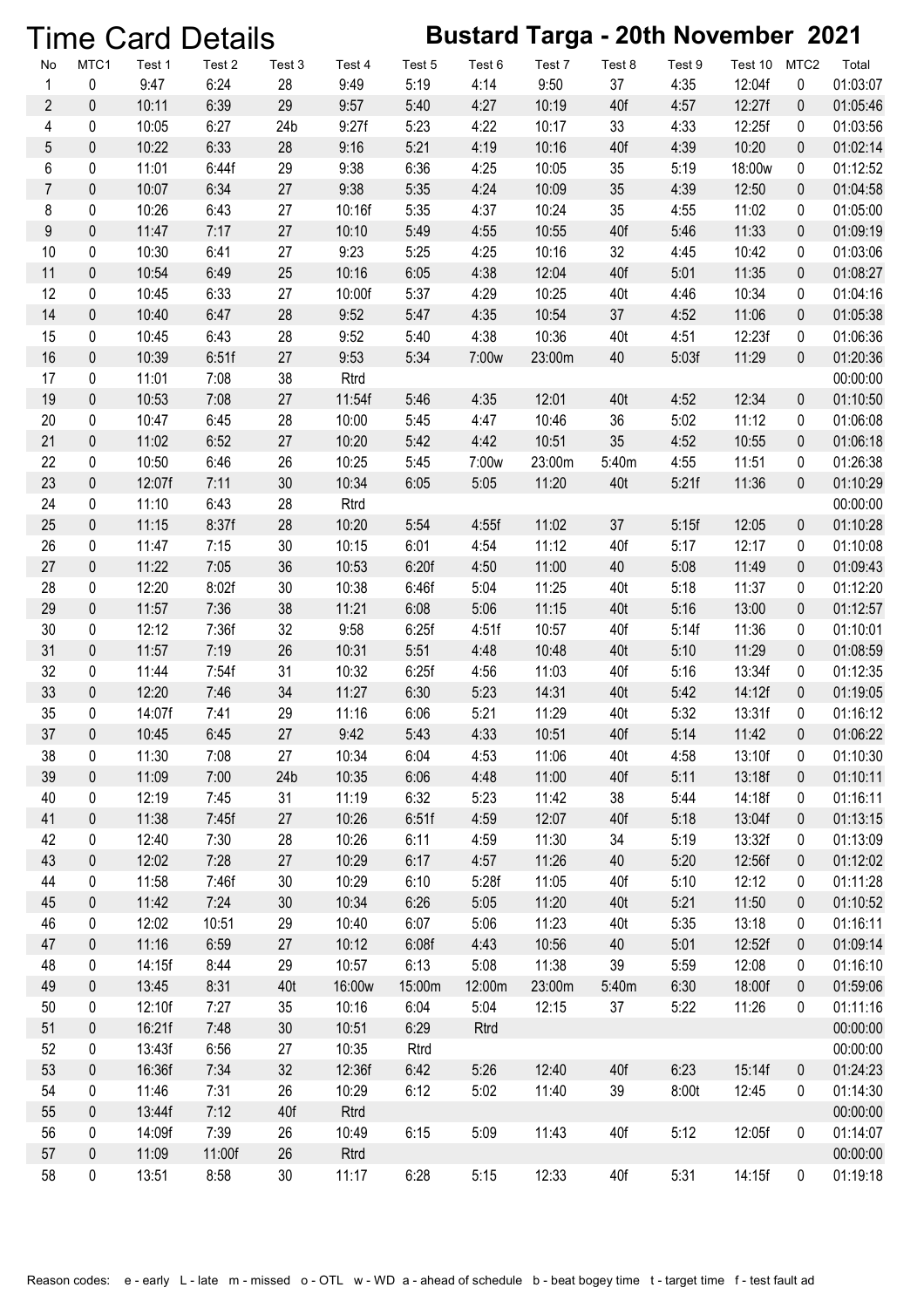# Faults **Bustard Targa - 20th November 2021**

| Crew                                     |         | Faults                                              | Penalty |    |
|------------------------------------------|---------|-----------------------------------------------------|---------|----|
| 1 - John Davies/Nick Bloxham             |         |                                                     |         |    |
|                                          | Test 10 | PC missed                                           | 120     |    |
| 2 - Ethan Davies/Dan Johnson             |         |                                                     |         |    |
|                                          | Test 8  | wrong side                                          | 20      |    |
|                                          | Test 10 | cone                                                | $10$    |    |
| 4 - Dan Morris/Geth Johnson              |         |                                                     |         |    |
|                                          | Test 4  | cone                                                | 10      |    |
|                                          | Test 10 | PC missed                                           | 120     |    |
| 5 - Huw Morris/Alan Bonzo Williams       |         |                                                     |         |    |
|                                          | Test 8  | wrong side                                          | 20      |    |
| 6 - Jason Stone/Daniel Stone             |         |                                                     |         |    |
|                                          | Test 2  | cone                                                | $10$    |    |
|                                          |         | Test 10 wrong test, PC missed, PC missed, PC missed | 360     | WT |
| 8 - Keith Lane/Martin Lane               |         |                                                     |         |    |
|                                          | Test 4  | cone                                                | $10$    |    |
| 9 - Paul Bevan/Ollie Jackson             |         |                                                     |         |    |
|                                          | Test 8  | wrong side                                          | $20\,$  |    |
| 11 - Ben Griffin/Steve Conner            |         |                                                     |         |    |
|                                          |         |                                                     |         |    |
|                                          | Test 8  | wrong side                                          | $20\,$  |    |
| 12 - Chris Woolley/Jamie Woolley         |         |                                                     |         |    |
|                                          | Test 4  | cone                                                | $10$    |    |
| 15 - Ben Smith/Simon Harris              |         |                                                     |         |    |
|                                          | Test 10 | PC missed                                           | 120     |    |
| 16 - Tom Brooks/Tony Brooks              |         |                                                     |         |    |
|                                          | Test 2  | cone                                                | 10      |    |
|                                          | Test 6  | wrong test                                          | 0       | WT |
|                                          | Test 9  | cone                                                | 10      |    |
| 19 - Chris White/Keith Emery             |         |                                                     |         |    |
|                                          | Test 4  | PC missed                                           | 120     |    |
| 22 - Andrew Lees/Grace Lees              |         |                                                     |         |    |
|                                          | Test 6  | wrong test                                          | 0       | WT |
| 23 - Luke Quinnell/Kayleigh Dingle       |         |                                                     |         |    |
|                                          | Test 1  | cone                                                | $10$    |    |
|                                          | Test 9  | cone                                                | 10      |    |
| 25 - David Harris/Richard Hands          |         |                                                     |         |    |
|                                          | Test 2  | cone                                                | 10      |    |
|                                          | Test 6  | cone                                                | 10      |    |
|                                          | Test 9  | cone                                                | 10      |    |
| 26 - Gareth Andrews/Steve Cox            |         |                                                     |         |    |
|                                          | Test 8  | wrong side                                          | 20      |    |
| 27 - Darrell Denning/Derek Colin Drayton |         |                                                     |         |    |
|                                          | Test 5  | wrong side                                          | $20\,$  |    |
|                                          |         |                                                     |         |    |
| 28 - Jon Skelley/Roger Gillard           | Test 2  | line fault                                          | $20\,$  |    |
|                                          |         |                                                     |         |    |
|                                          | Test 5  | wrong side                                          | $20\,$  |    |
| 30 - Neal James/Kevin Jones              |         |                                                     |         |    |
|                                          | Test 2  | line fault                                          | $20\,$  |    |
|                                          | Test 5  | wrong side                                          | 20      |    |
|                                          | Test 6  | cone                                                | 10      |    |
|                                          | Test 8  | wrong side, wrong side                              | 40      |    |
|                                          | Test 9  | cone                                                | $10$    |    |
| 32 - Gwynfor Davies/James Evans          |         |                                                     |         |    |
|                                          | Test 2  | cone                                                | 10      |    |
|                                          | Test 5  | cone                                                | 10      |    |
|                                          | Test 8  | wrong side                                          | 20      |    |
|                                          | Test 10 | PC missed                                           | 120     |    |
| 33 - Paul Redwood/Russell Butler         |         |                                                     |         |    |
|                                          | Test 10 | PC missed                                           | 120     |    |
| 35 - Rob Thompson/Aidan Thompson         |         |                                                     |         |    |
|                                          | Test 1  | PC missed                                           | 120     |    |
|                                          | Test 10 | PC missed                                           | 120     |    |
| 37 - James Griffiths/Matt Venables       |         |                                                     |         |    |
|                                          | Test 8  | wrong side                                          | $20\,$  |    |
| 38 - Ashley Rice/Trevor Disney           |         |                                                     |         |    |
|                                          | Test 10 | PC missed                                           | 120     |    |
| 39 - Kevin Hardwick/David Bennett        |         |                                                     |         |    |
|                                          | Test 8  | wrong side                                          | $20\,$  |    |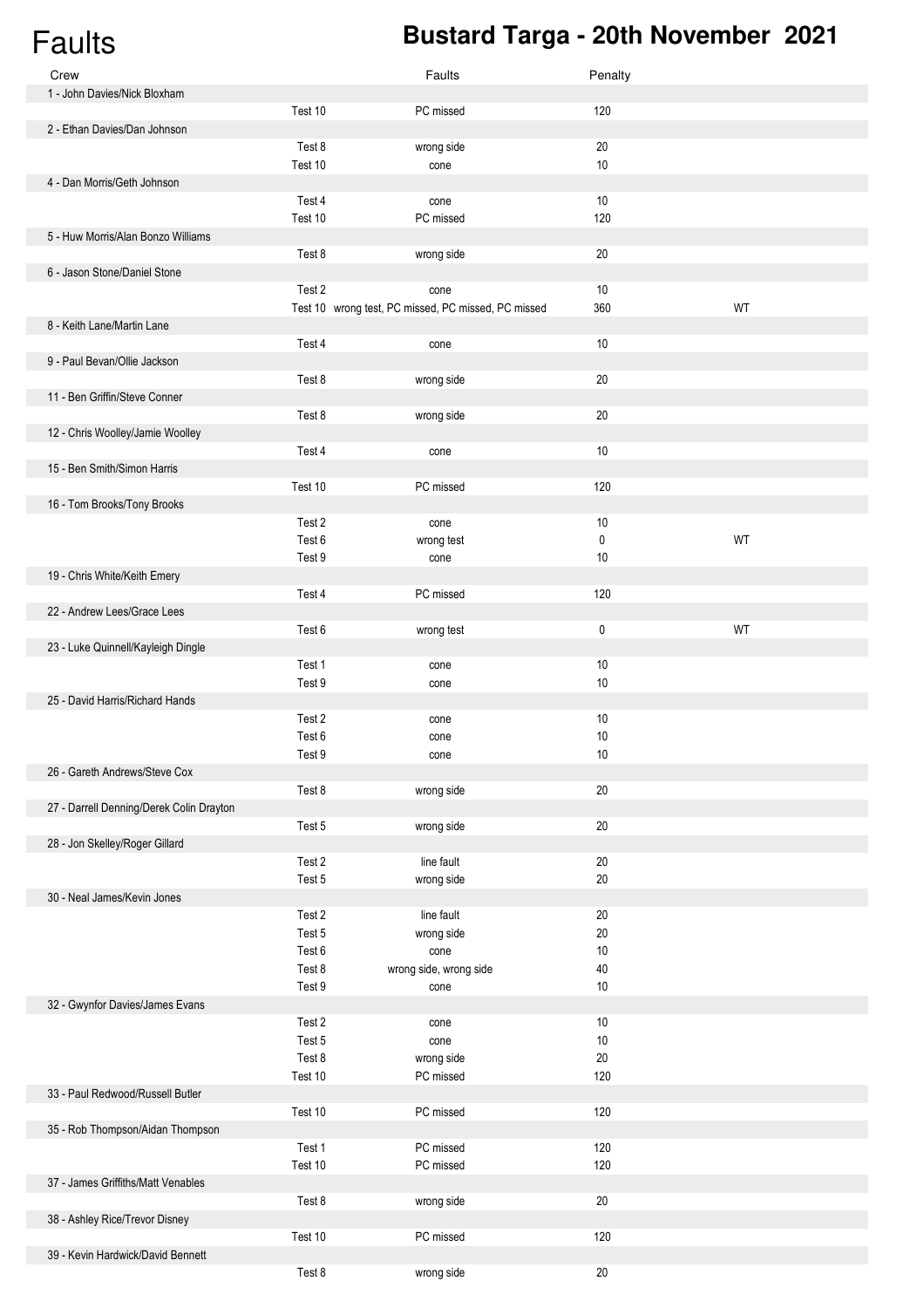# Faults **Bustard Targa - 20th November 2021**

| Crew                                   |         | Faults                           | Penalty |    |
|----------------------------------------|---------|----------------------------------|---------|----|
|                                        | Test 10 | PC missed                        | 120     |    |
| 40 - Alan Spencer/Pete Blackett        |         |                                  |         |    |
|                                        | Test 10 | PC missed                        | 120     |    |
| 41 - Steve Burles/Tilly Burles         |         |                                  |         |    |
|                                        | Test 2  | cone                             | $10$    |    |
|                                        | Test 5  | wrong side                       | 20      |    |
|                                        | Test 8  | wrong side                       | $20\,$  |    |
|                                        | Test 10 | PC missed                        | 120     |    |
| 42 - Brian Andrews/James Leighton      |         |                                  |         |    |
|                                        | Test 10 | PC missed                        | 120     |    |
| 43 - Mark Aldred/Matthew Torok         |         |                                  |         |    |
|                                        | Test 10 | PC missed                        | 120     |    |
| 44 - Pete Fowle/Martin Fowle           |         |                                  |         |    |
|                                        | Test 2  | jump start                       | $20\,$  |    |
|                                        | Test 6  | wrong side, cone                 | 30      |    |
|                                        | Test 8  | wrong side                       | 20      |    |
| 47 - Claire Gillies/Matthew Abrey      |         |                                  |         |    |
|                                        | Test 5  | wrong side                       | 20      |    |
|                                        | Test 10 | PC missed                        | 120     |    |
| 48 - Jeff Wherlock/James Wherlock      |         |                                  |         |    |
|                                        | Test 1  | PC missed                        | 120     |    |
| 49 - John James/Ian Davies             |         |                                  |         |    |
|                                        | Test 4  | wrong test                       | 0       | WT |
|                                        | Test 10 | PC missed                        | 120     |    |
| 50 - Michael Jenkins/Alex Jenkins      |         |                                  |         |    |
|                                        | Test 1  | wrong side                       | $20\,$  |    |
| 51 - Shane Parry/Louise Wren           |         |                                  |         |    |
|                                        | Test 1  | PC missed, PC missed             | 240     |    |
| 52 - Pavel Tsapenko/Aleksandr Jakovlev |         |                                  |         |    |
|                                        | Test 1  | wrong side, PC missed            | 140     |    |
| 53 - Ross McCartney/Roger McKenzie     |         |                                  |         |    |
|                                        | Test 1  | wrong side, PC missed, PC missed | 260     |    |
|                                        | Test 4  | line fault                       | 20      |    |
|                                        | Test 8  | wrong side                       | 20      |    |
|                                        | Test 10 | PC missed                        | 120     |    |
| 55 - Lewis Clarke/Alex Cavill          |         |                                  |         |    |
|                                        | Test 1  | PC missed                        | 120     |    |
|                                        | Test 3  | cone                             | $10$    |    |
| 56 - Ryan Harris/Darren Stevens        |         |                                  |         |    |
|                                        | Test 1  | PC missed                        | 120     |    |
|                                        | Test 8  | wrong side                       | $20\,$  |    |
|                                        | Test 10 | cone                             | $10\,$  |    |
| 57 - Paul Gillard/William Light        |         |                                  |         |    |
|                                        | Test 2  | cone                             | $10\,$  |    |
| 58 - Jason Byrom/Joe Jordan            |         |                                  |         |    |
|                                        | Test 8  | wrong side, wrong side           | $40\,$  |    |
|                                        | Test 10 | PC missed                        | 120     |    |
|                                        |         |                                  |         |    |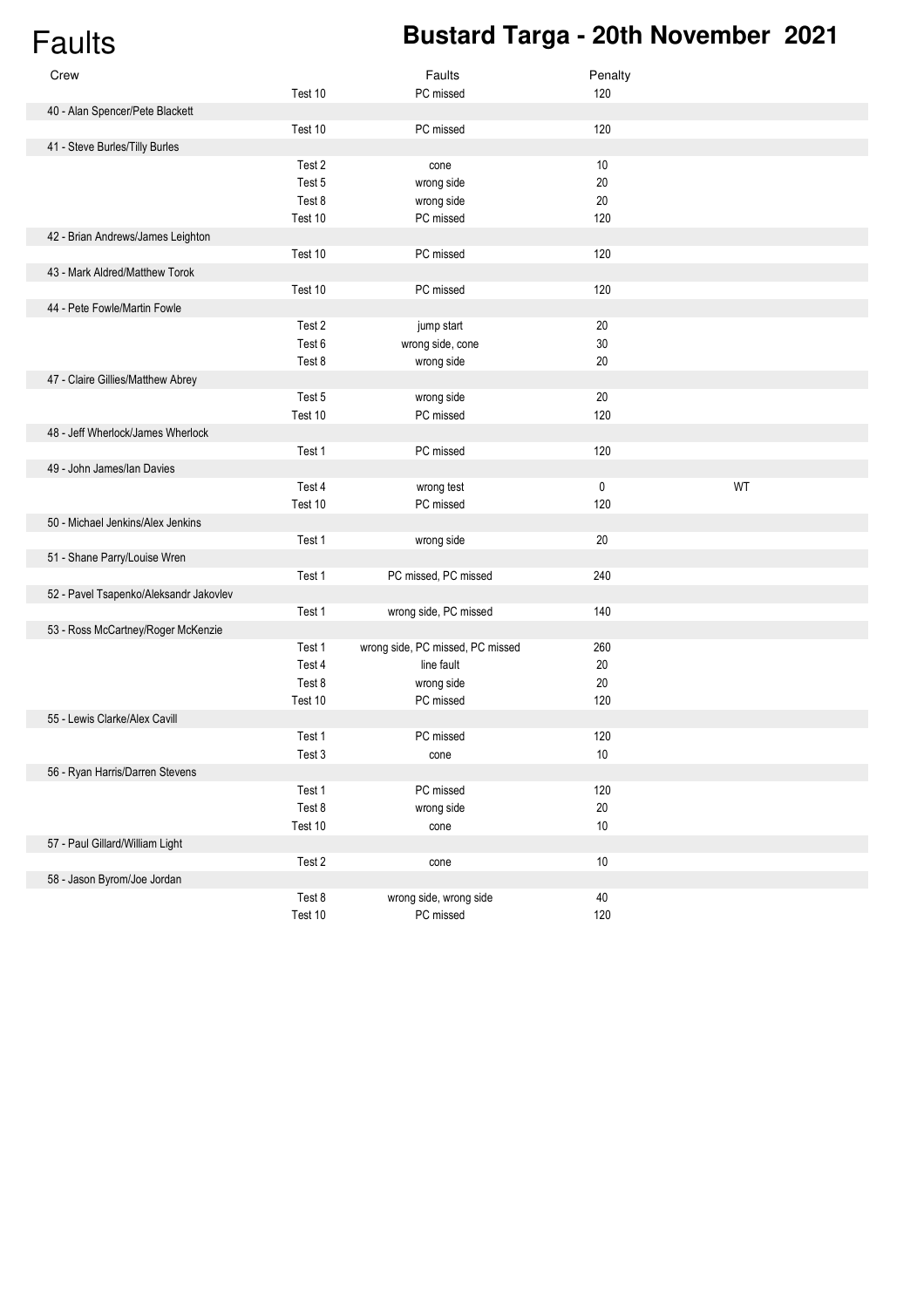Positions after each Test **Bustard Targa - 20th November 2021**

| Position            | Test 1                       | Test 2                | Test 3         | Test 4            | Test 5            | Test 6         | Test 7         | Test 8           | Test 9           | Test 10        |
|---------------------|------------------------------|-----------------------|----------------|-------------------|-------------------|----------------|----------------|------------------|------------------|----------------|
| 1<br>$\overline{2}$ | 1<br>$\overline{\mathbf{4}}$ | 1<br>$\overline{4}$   | 1<br>4         | 4<br>$\mathbf{1}$ | 4<br>$\mathbf{1}$ | 1<br>4         | 1<br>4         | 1<br>4           | 4                | 5<br>$10$      |
| 3                   | $\overline{7}$               | $\overline{7}$        | $\overline{7}$ | 5                 | 5                 | 5              | 5              | 5                | 5                | 1              |
| $\overline{4}$      | $\mathbf{2}$                 | $\overline{2}$        | $\mathbf{2}$   | $\overline{7}$    | $\overline{7}$    | $\overline{7}$ | $\overline{7}$ | $\overline{7}$   | $\overline{7}$   | 4              |
| 5                   | 5                            | 5                     | 5              | 10                | 10                | 10             | 10             | $10$             | 10               | 12             |
| $\,6$               | 8                            | 8                     | 8              | $\overline{2}$    | $\overline{2}$    | $\overline{2}$ | $\overline{2}$ | $\mathbf{2}$     | $\overline{2}$   | $\overline{7}$ |
| $\overline{7}$      | 10                           | 10                    | $10$           | 37                | 12                | 12             | 12             | 12               | 12               | $\bf 8$        |
| 8                   | 16                           | 12                    | 12             | 12                | 37                | 37             | 8              | 8                | 8                | 14             |
| 9                   | 14                           | 14                    | 14             | 14                | 16                | 8              | 15             | 15               | 15               | $\overline{2}$ |
| 10                  | 12                           | 15                    | 15             | 15                | $\bf 8$           | 15             | 37             | 37               | 14               | 20             |
| 11                  | 15                           | 16                    | 16             | 16                | 15                | 14             | 6              | $\,6\,$          | 37               | 21             |
| 12                  | 37                           | 37                    | 37             | $\,6\,$           | 14                | 20             | 14             | 14               | $\,6\,$          | 37             |
| 13                  | 20                           | 20                    | 20             | 8                 | 20                | 6              | 20             | 20               | 20               | 15             |
| 14                  | 22                           | 22                    | 22             | 20                | 22                | 21             | 21             | 21               | 21               | 11             |
| 15                  | 19                           | 11                    | 11             | 11                | 21                | 11             | 47             | 47               | 47               | 31             |
| 16                  | 11                           | $6\phantom{1}$        | $\,6$          | 22                | $6\phantom{1}$    | 47             | 39             | 39               | 11               | 47             |
| 17                  | 6                            | 24                    | 21             | 21                | 11                | 39             | 11             | 11               | 39               | 9              |
| 18                  | 17                           | 21                    | 24             | 47                | 47                | 16             | 9              | $\boldsymbol{9}$ | 38               | 27             |
| 19                  | 21                           | 19                    | 19             | 39                | 39                | 9              | 31             | 31               | 31               | $30\,$         |
| 20                  | 39                           | 17                    | 39             | 38                | $\boldsymbol{9}$  | 38             | 38             | 38               | $\boldsymbol{9}$ | 26             |
| 21                  | 57                           | 39                    | 47             | 9                 | 38                | 26             | 26             | 26               | 26               | 39             |
| 22                  | 24                           | 47                    | 17             | 26                | 26                | 19             | 27             | 27               | 27               | 25             |
| 23                  | 25                           | 27                    | 27             | 27                | 31                | 31             | 25             | 25               | 19               | 23             |
| 24                  | 47                           | 38                    | 38             | 45                | 19                | 27             | 30             | 30               | 25               | 38             |
| 25                  | 27                           | 26                    | 9              | 54                | 27                | 22             | 19             | 19               | $30\,$           | 19             |
| 26                  | 38                           | $9\,$                 | 26             | 31                | 54                | 54             | 23             | 23               | 23               | 45             |
| 27                  | 41                           | 45                    | 45             | 41                | 23                | 25             | 45             | 45               | 32               | 50             |
| 28                  | 45                           | 31                    | 31             | 30                | 50                | 23             | 32             | 32               | 45               | 44             |
| 29                  | 32                           | 54                    | 54             | 19                | 25                | 30             | 43             | 54               | 43               | 43             |
| 30                  | 54                           | 23                    | 23             | 23                | 45                | 50             | 54             | 43               | 44               | 28             |
| 31                  | 9                            | 41                    | 41             | 43                | 30                | 43             | 44             | 44               | 42               | 32             |
| 32                  | 26                           | 43                    | 43             | 50                | 43                | 45             | 42             | 42               | 50               | 6              |
| 33                  | 29                           | 29                    | 32             | 25                | 44                | 32             | 50             | 50               | 29               | 29             |
| 34                  | 31                           | 50                    | 29             | 32                | 32                | 41             | 29             | 29               | 41               | 42             |
| 35                  | 44                           | 32                    | $50\,$         | 44                | 41                | 42             | 41             | 41               | 28               | 41             |
| 36                  | 43                           | 44                    | 44             | 42<br>28          | 42                | 44             | 28             | 28               | 54               | 56             |
| 37<br>38            | 46<br>23                     | 30 <sub>2</sub><br>25 | 25<br>$30\,$   | 29                | 29<br>28          | 29<br>28       | 40<br>56       | 40<br>56         | 40<br>56         | 54<br>48       |
| 39                  | 50                           | 40                    | 40             | 52                | 40                | 40             | 35             | $35\,$           | 35               | 40             |
| 40                  | 30                           | 33                    | 42             | 40                | 33                | 33             | 46             | 46               | 46               | 46             |
| 41                  | 40                           | 42                    | 33             | 33                | 56                | 56             | 48             | 48               | 48               | 35             |
| 42                  | 28                           | 28                    | 28             | 56                | 35                | 35             | 33             | 33               | 33               | 33             |
| 43                  | 33                           | 52                    | 52             | 35                | 46                | 46             | 58             | 58               | 58               | 58             |
| 44                  | 42                           | 55                    | 55             | 46                | 48                | 48             | 53             | 53               | 16               | 16             |
| 45                  | 52                           | 35                    | 56             | 48                | 58                | 58             | 16             | 16               | 53               | 53             |
| 46                  | 55                           | 56                    | $35\,$         | 58                | 51                | 53             | 22             | 22               | 22               | 22             |
| 47                  | 49                           | 57                    | 57             | 51                | 53                | 49             | 49             | 49               | 49               | 49             |
| 48                  | 58                           | 49                    | 49             | 53                | 49                |                |                |                  |                  |                |
| 49                  | 35                           | 58                    | 58             | 49                |                   |                |                |                  |                  |                |
| $50\,$              | 56                           | 46                    | 46             |                   |                   |                |                |                  |                  |                |
| 51                  | 48                           | 48                    | 48             |                   |                   |                |                |                  |                  |                |
| 52                  | 51                           | 51                    | 51             |                   |                   |                |                |                  |                  |                |
| 53                  | 53                           | 53                    | 53             |                   |                   |                |                |                  |                  |                |